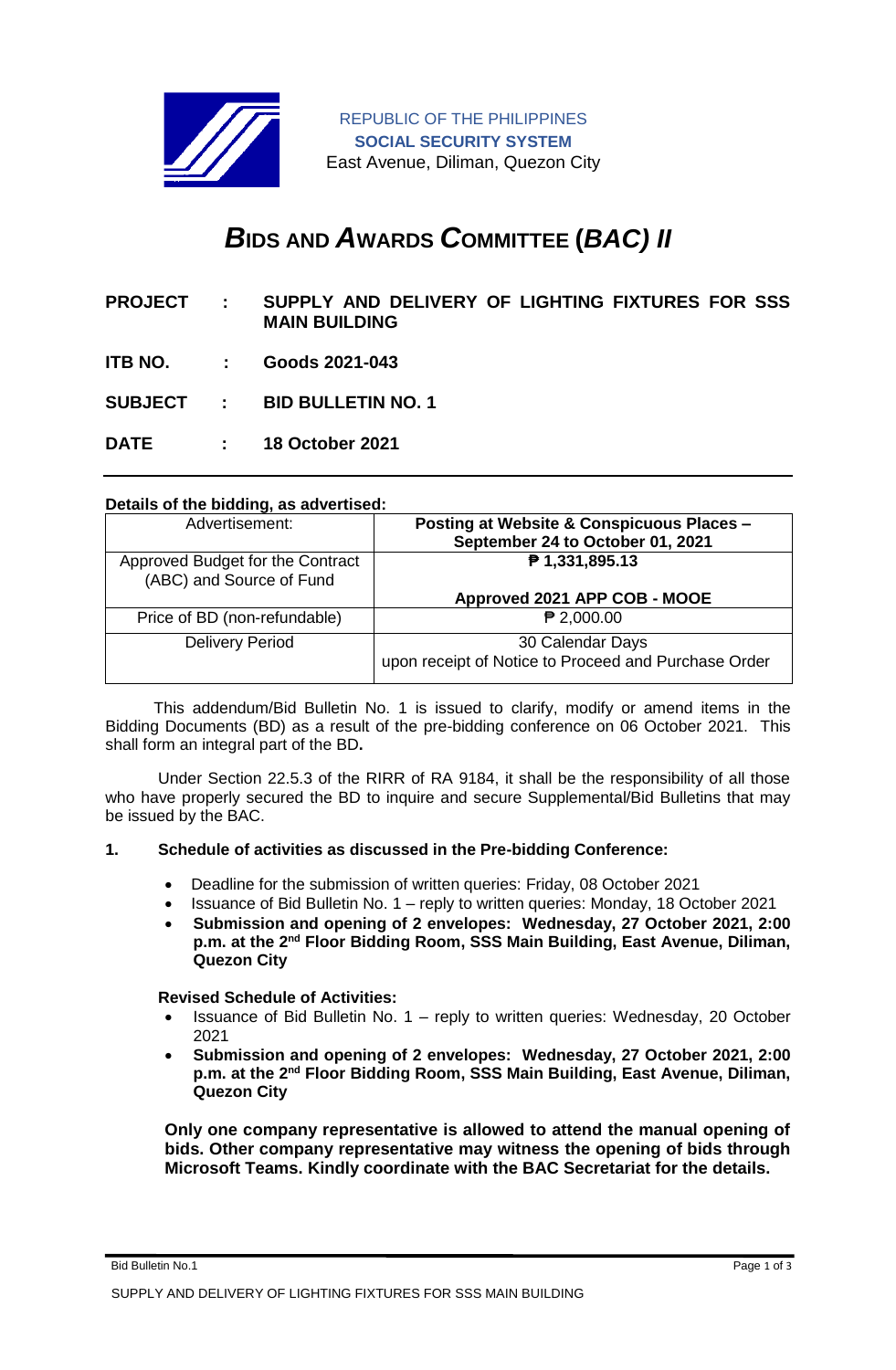## **2. Amendments/Clarifications - Annex "A"**

### **3. Documentary Requirements**

### **a.1 st Envelope**

a.1 PhilGEPS Certificate of Registration and membership.

In case of uploaded document/s, which validity period had already expired, submit the updated document/s.

- a.2 Statement of all its Ongoing Government and Private Contracts, including contracts awarded but not yet started, if any, whether similar or not similar in nature and complexity to the contract to be bid;
- a.3 Statement of Single Largest Completed Contract (SLCC) similar to the project to be bid, **with supporting documents**, equivalent to at least **50% of the ABC**, completed **within five (5) years** prior to the submission and opening of bids, adjusted by the bidder to current prices using PSA's consumer price index;

For this purpose, similar contracts shall refer to Supply and Delivery of Lighting Fixtures.

- a.4 NFCC Computation or committed Line of Credit (form supplied)
- a.5 JVA, in case of Joint Venture Class "B" Documents (Each partner of the joint venture shall submit the legal eligibility documents. The submission of technical and financial eligibility documents by any of the joint venture partners constitute compliance, except for SSS Clearance that must be complied by all JV partners);
- a.6 Bid Security (2% of the ABC for Cash or Manager's/Cashier's Check payable to SSS or Bank Draft of the ABC, 5% of the ABC for Surety Bond **or** Bid Securing Declaration – form supplied) and **a copy of the Authority to Notarize from the Notary Public).**
- a.7 Technical Documents project requirements
	- Section VI Schedule of Requirements (page 28)
	- Section VII Statement of Compliance with the Technical Specifications (pages 29 to 31)
- a.8 Omnibus Sworn Statement **and a copy of the Authority to Notarize from the Notary Public.**
- a.9 Foreign ownership limited to those allowed under the rules may participate in this Project, provided must submit any of the following:
	- Copy of Treaty, International or Executive Agreement; Or

• Certification from the relevant government office of their country stating that Filipinos are allowed to participate in government procurement activities for the same item or product.

• Certification from the DTI if the Bidder claims preference as a Domestic Bidder or Domestic Entity.

## **b. Checklist of the 2nd envelope:**

- b.1 Bid Form (form supplied) pages 37 to 38
- b.2 Bid Breakdown (form supplied) page 39

## **c. Additional Requirements to be submitted by the bidder with the Lowest Calculated Bid**

Bid Bulletin No.1 Page 2 of 3 SUPPLY AND DELIVERY OF LIGHTING FIXTURES FOR SSS MAIN BUILDING